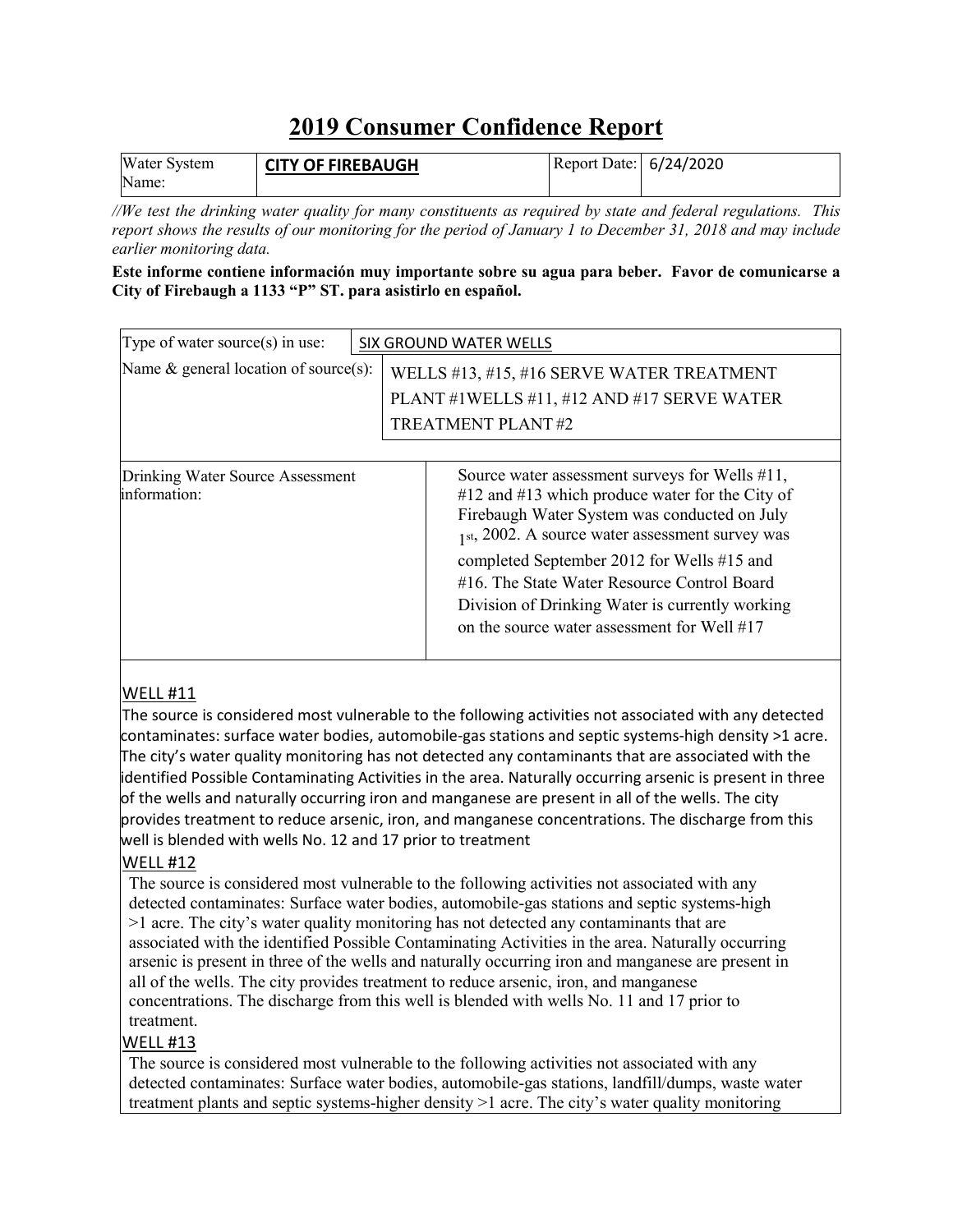has not detected any contaminants that are associated with the identified Possible Contaminating Activities in the area. Naturally occurring arsenic is present in three of the wells and naturally occurring iron and manganese are present in all of the wells. The city provides treatment to reduce arsenic, iron, and manganese concentrations. The discharge from this well is blended with wells No. 10,15and 16 prior to treatment.

#### WELL #15

The source is considered most vulnerable to the following activities associated with contaminates detected in the water supply: Schools. The source is considered most vulnerable to the following activities not associated with any detected contaminates: Agricultural drainage. Manganese, arsenic, and iron were detected at levels above MCL. Iron and manganese are naturally occurring and were not associated with any PCA activities. Arsenic could be naturally occurring or the nearby school could be contributing to the arsenic contamination. All three contaminants are currently removed from the water supply via a treatment plant.

#### WELL #16

The source is considered most vulnerable to the following activities associated with contaminates detected in the water supply: Airports-maintenance fueling areas, automobile-body shops, automobile-repair shops, fleet/truck/bus terminals, junk/scrap/salvage yards, schools. The source is considered most vulnerable to the following activities not associated with contaminates detected in the water supply: historic gas stations. The water system's water quality monitoring has identified arsenic, manganese, and iron as testing above the MCL set for these constituents. The arsenic contamination was associated with 16 possible contaminating activities in the zones surrounding well 16. It is also possible that the Arsenic contamination could be naturally occurring. Iron was not associated with any possible contaminating activities and must be naturally occurring. All three contaminants are currently removed from the water supply via a treatment plant.

#### WELL #17

Not completed

| Time and place of regularly scheduled board meetings for<br>public participation: |              |  | 1st and 3rd Mondays of each month at<br>6:00 pm. Location: Firebaugh<br>Community Center 1655 13th Street<br>Firebaugh Ca. 93622 |                  |  |  |
|-----------------------------------------------------------------------------------|--------------|--|----------------------------------------------------------------------------------------------------------------------------------|------------------|--|--|
| For more information,                                                             | Noah Marquez |  | Phone:                                                                                                                           | $(559)$ 659-2043 |  |  |
| contact:                                                                          |              |  |                                                                                                                                  |                  |  |  |

| <b>TERMS USED IN THIS REPORT</b>                                                                                                                                                                                                                                                                                                                                                                              |  |  |  |  |  |  |
|---------------------------------------------------------------------------------------------------------------------------------------------------------------------------------------------------------------------------------------------------------------------------------------------------------------------------------------------------------------------------------------------------------------|--|--|--|--|--|--|
| <b>Secondary Drinking Water Standards (SDWS):</b><br>MCLs for contaminants that affect taste, odor, or<br>appearance of the drinking water. Contaminants<br>with SDWSs do not affect the health at the MCL<br>levels.<br><b>Treatment Technique (TT):</b> A required process<br>intended to reduce the level of a contaminant in<br>drinking water.<br><b>Regulatory Action Level (AL):</b> The concentration |  |  |  |  |  |  |
| of a contaminant which, if exceeded, triggers<br>treatment or other requirements that a water system<br>must follow.                                                                                                                                                                                                                                                                                          |  |  |  |  |  |  |
|                                                                                                                                                                                                                                                                                                                                                                                                               |  |  |  |  |  |  |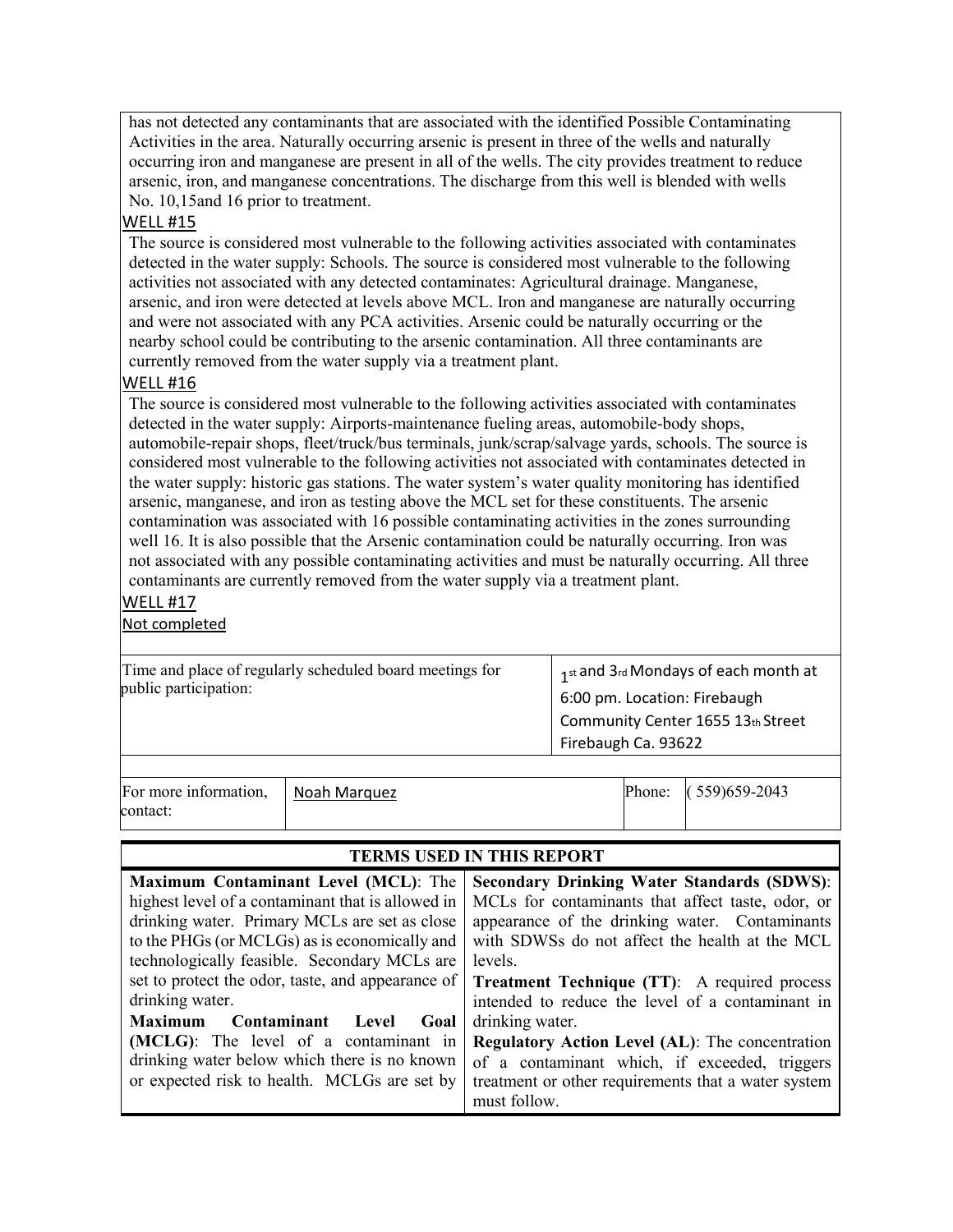| the U.S. Environmental Protection Agency            | Variances and Exemptions: Permissions from the                     |  |  |  |  |
|-----------------------------------------------------|--------------------------------------------------------------------|--|--|--|--|
| (U.S. EPA).                                         | State Water Resources Control Board (State Board)                  |  |  |  |  |
| Public Health Goal (PHG): The level of a            | to exceed an MCL or not comply with a treatment                    |  |  |  |  |
| contaminant in drinking water below which           | technique under certain conditions.                                |  |  |  |  |
| there is no known or expected risk to health.       | Level 1 Assessment: A Level 1 assessment is a                      |  |  |  |  |
| PHGs are set by the California Environmental        | study of the water system to identify potential                    |  |  |  |  |
| Protection Agency.                                  | problems and determine (if possible) why total                     |  |  |  |  |
| Maximum<br>Residual Disinfectant Level              | coliform bacteria have been found in our water                     |  |  |  |  |
| (MRDL): The highest level of a disinfectant         | system.                                                            |  |  |  |  |
| allowed in drinking water. There is convincing      | Level 2 Assessment: A Level 2 assessment is a very                 |  |  |  |  |
| evidence that addition of a disinfectant is         | detailed study of the water system to identify                     |  |  |  |  |
| necessary for control of microbial contaminants.    | potential problems and determine (if possible) why                 |  |  |  |  |
| <b>Maximum Residual Disinfectant Level Goal</b>     | an E. coli MCL violation has occurred and/or why                   |  |  |  |  |
| (MRDLG): The level of a drinking water              | total coliform bacteria have been found in our water               |  |  |  |  |
| disinfectant below which there is no known or       | system on multiple occasions.                                      |  |  |  |  |
| expected risk to health. MRDLGs do not reflect      | ND: not detectable at testing limit                                |  |  |  |  |
| the benefits of the use of disinfectants to control | <b>ppm</b> : parts per million or milligrams per liter             |  |  |  |  |
| microbial contaminants.                             | (mg/L)                                                             |  |  |  |  |
| Primary Drinking Water<br><b>Standards</b>          | <b>ppb</b> : parts per billion or micrograms per liter $(\mu g/L)$ |  |  |  |  |
| (PDWS): MCLs and MRDLs for contaminants             | <b>ppt</b> : parts per trillion or nanograms per liter $(ng/L)$    |  |  |  |  |
| that affect health along with their monitoring      | ppq: parts per quadrillion or picogram per liter                   |  |  |  |  |
| and reporting requirements, and water treatment     | (pg/L)                                                             |  |  |  |  |
| requirements.                                       | pCi/L: picocuries per liter (a measure of radiation)               |  |  |  |  |

**The sources of drinking water** (both tap water and bottled water) include rivers, lakes, streams, ponds, reservoirs, springs, and wells. As water travels over the surface of the land or through the ground, it dissolves naturally-occurring minerals and, in some cases, radioactive material, and can pick up substances resulting from the presence of animals or from human activity.

#### **Contaminants that may be present in source water include:**

- *Microbial contaminants*, such as viruses and bacteria, that may come from sewage treatment plants, septic systems, agricultural livestock operations, and wildlife.
- *Inorganic contaminants*, such as salts and metals, that can be naturally-occurring or result from urban stormwater runoff, industrial or domestic wastewater discharges, oil and gas production, mining, or farming.
- *Pesticides and herbicides*, that may come from a variety of sources such as agriculture, urban stormwater runoff, and residential uses.
- *Organic chemical contaminants*, including synthetic and volatile organic chemicals, that are byproducts of industrial processes and petroleum production, and can also come from gas stations, urban stormwater runoff, agricultural application, and septic systems.
- *Radioactive contaminants*, that can be naturally-occurring or be the result of oil and gas production and mining activities.

**In order to ensure that tap water is safe to drink**, the U.S. EPA and the State Board prescribe regulations that limit the amount of certain contaminants in water provided by public water systems. The U.S. Food and Drug Administration regulations and California law also establish limits for contaminants in bottled water that provide the same protection for public health.

**Tables 1, 2, 3, 4, 5, and 6 list all of the drinking water contaminants that were detected during the most recent sampling for the constituent**. The presence of these contaminants in the water does not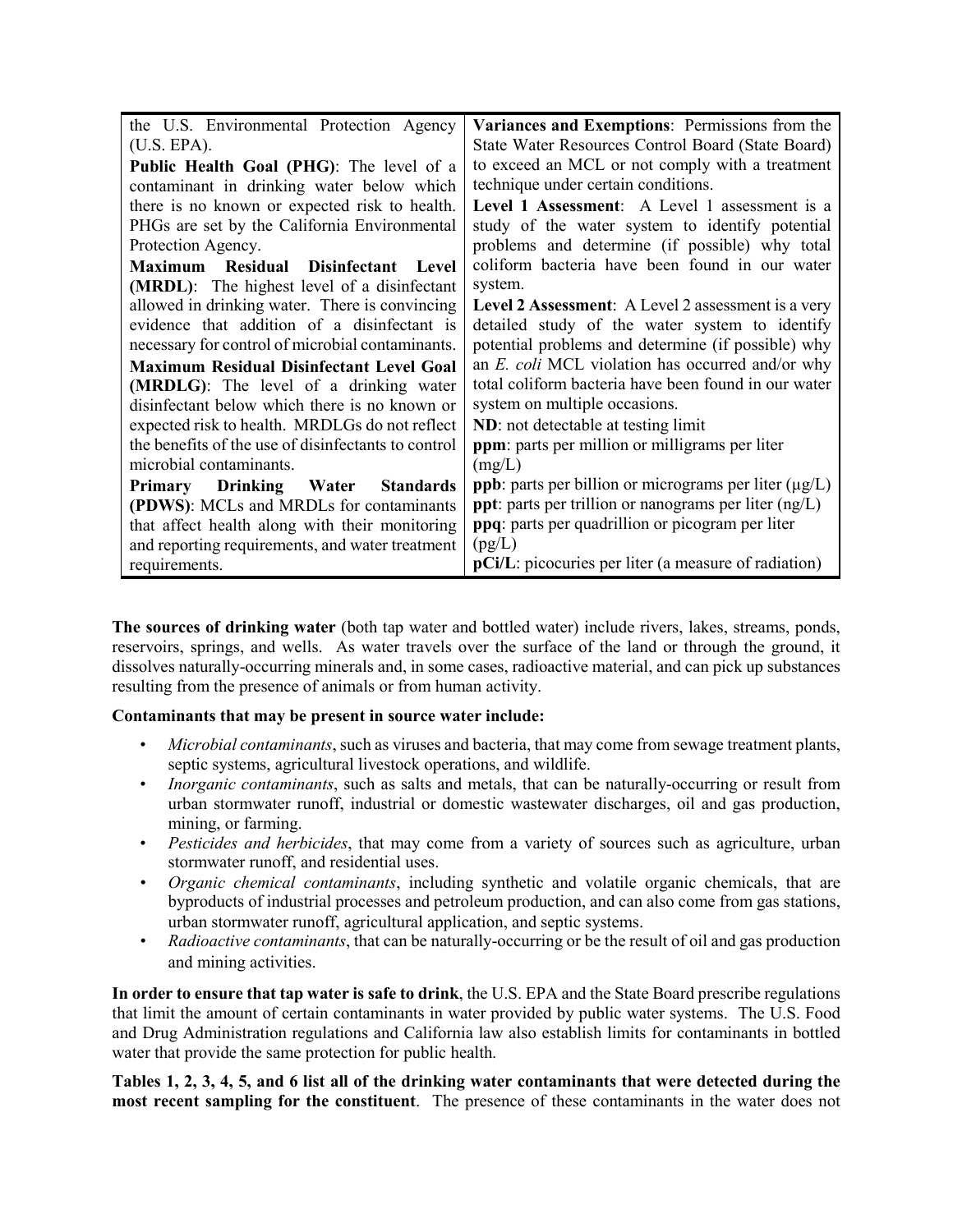necessarily indicate that the water poses a health risk. The State Board allows us to monitor for certain contaminants less than once per year because the concentrations of these contaminants do not change frequently. Some of the data, though representative of the water quality, are more than one year old. Any violation of an AL, MCL, MRDL, or TT is asterisked. Additional information regarding the violation is provided later in this report.

| TABLE 1 - SAMPLING RESULTS SHOWING THE DETECTION OF COLIFORM BACTERIA                        |                                                                                                                                                                                                                                                              |                                               |                                              |                                                            |                           |                                                                                                        |              |                                            |                                 |                                                                        |                                                                                                                                                    |
|----------------------------------------------------------------------------------------------|--------------------------------------------------------------------------------------------------------------------------------------------------------------------------------------------------------------------------------------------------------------|-----------------------------------------------|----------------------------------------------|------------------------------------------------------------|---------------------------|--------------------------------------------------------------------------------------------------------|--------------|--------------------------------------------|---------------------------------|------------------------------------------------------------------------|----------------------------------------------------------------------------------------------------------------------------------------------------|
| Microbiological<br><b>Contaminants</b><br>(complete if bacteria<br>detected)                 |                                                                                                                                                                                                                                                              | <b>Highest No.</b><br>of<br><b>Detections</b> |                                              | No. of<br><b>Months</b> in<br><b>Violation</b>             | <b>MCL</b>                |                                                                                                        | <b>MCLG</b>  | <b>Typical Source</b><br>of Bacteria       |                                 |                                                                        |                                                                                                                                                    |
| Total Coliform Bacteria<br>(state Total Coliform<br>Rule)                                    |                                                                                                                                                                                                                                                              | $\theta$                                      |                                              | $\Omega$                                                   | 1 positive monthly sample |                                                                                                        | $\mathbf{0}$ | Naturally present<br>in the<br>environment |                                 |                                                                        |                                                                                                                                                    |
| Fecal Coliform or E. coli<br>(state Total Coliform<br>Rule)                                  |                                                                                                                                                                                                                                                              | $\Omega$                                      |                                              | $\mathbf 0$                                                |                           | A routine sample and a repeat<br>sample are total coliform positive,<br>and one of these is also fecal |              |                                            | Human and<br>animal fecal waste |                                                                        |                                                                                                                                                    |
| $E.$ coli<br>(federal Revised Total<br>Coliform Rule)                                        |                                                                                                                                                                                                                                                              | $\theta$                                      |                                              | $\mathbf 0$                                                |                           | coliform or $E$ . <i>coli</i> positive<br>(a)                                                          |              | $\theta$                                   | Human and<br>animal fecal waste |                                                                        |                                                                                                                                                    |
|                                                                                              | (a) Routine and repeat samples are total coliform-positive and either is E. coli-positive or system fails to take repeat samples following E. coli-<br>positive routine sample or system fails to analyze total coliform-positive repeat sample for E. coli. |                                               |                                              |                                                            |                           |                                                                                                        |              |                                            |                                 |                                                                        |                                                                                                                                                    |
| <b>TABLE 2 - SAMPLING RESULTS SHOWING THE DETECTION OF LEAD AND COPPER</b>                   |                                                                                                                                                                                                                                                              |                                               |                                              |                                                            |                           |                                                                                                        |              |                                            |                                 |                                                                        |                                                                                                                                                    |
| <b>Lead and Copper</b><br>(complete if lead or<br>copper detected in the<br>last sample set) |                                                                                                                                                                                                                                                              | <b>Sample Date</b>                            | No. of<br><b>Samples</b><br><b>Collected</b> | 90 <sup>th</sup><br>Percentile<br>Level<br><b>Detected</b> |                           | <b>No. Sites</b><br><b>Exceeding</b><br>AI.                                                            | AL           |                                            |                                 | <b>No. of Schools</b><br><b>PHG</b> Requesting Lead<br><b>Sampling</b> | <b>Typical Source of</b><br>Contaminant                                                                                                            |
| Lead (ppb)                                                                                   |                                                                                                                                                                                                                                                              | 9/18/18                                       | 20                                           | <b>ND</b>                                                  |                           | $\mathbf 0$                                                                                            | 15           | 0.2                                        |                                 | $\Omega$                                                               | Internal corrosion<br>of household water<br>plumbing systems;<br>discharges from<br>industrial<br>manufacturers;<br>erosion of natural<br>deposits |
| Copper (ppm)                                                                                 |                                                                                                                                                                                                                                                              | 9/18/18                                       | 20                                           | .096                                                       |                           | $\Omega$                                                                                               | 1.3          | 0.3                                        |                                 | Not applicable                                                         | Internal corrosion<br>of household<br>plumbing systems;<br>erosion of natural<br>deposits; leaching<br>from wood<br>preservatives                  |

| <b>TABLE 3 - SAMPLING RESULTS FOR SODIUM AND HARDNESS</b>  |                    |                          |                               |            |               |                                                                                                                                     |  |  |
|------------------------------------------------------------|--------------------|--------------------------|-------------------------------|------------|---------------|-------------------------------------------------------------------------------------------------------------------------------------|--|--|
| Chemical or<br><b>Constituent</b> (and<br>reporting units) | <b>Sample Date</b> | Level<br><b>Detected</b> | Range of<br><b>Detections</b> | <b>MCL</b> | PHG<br>(MCLG) | <b>Typical Source of</b><br>Contaminant                                                                                             |  |  |
| Sodium (ppm)                                               | 2017               | 131.6                    | 100-150                       | None       | None          | Salt present in the water<br>and is generally<br>naturally occurring                                                                |  |  |
| Hardness (ppm)                                             | 2017               | 195                      | 100-270                       | None       | None          | Sum of polyvalent<br>cations present in the<br>water, generally<br>magnesium and<br>calcium, and are usually<br>naturally occurring |  |  |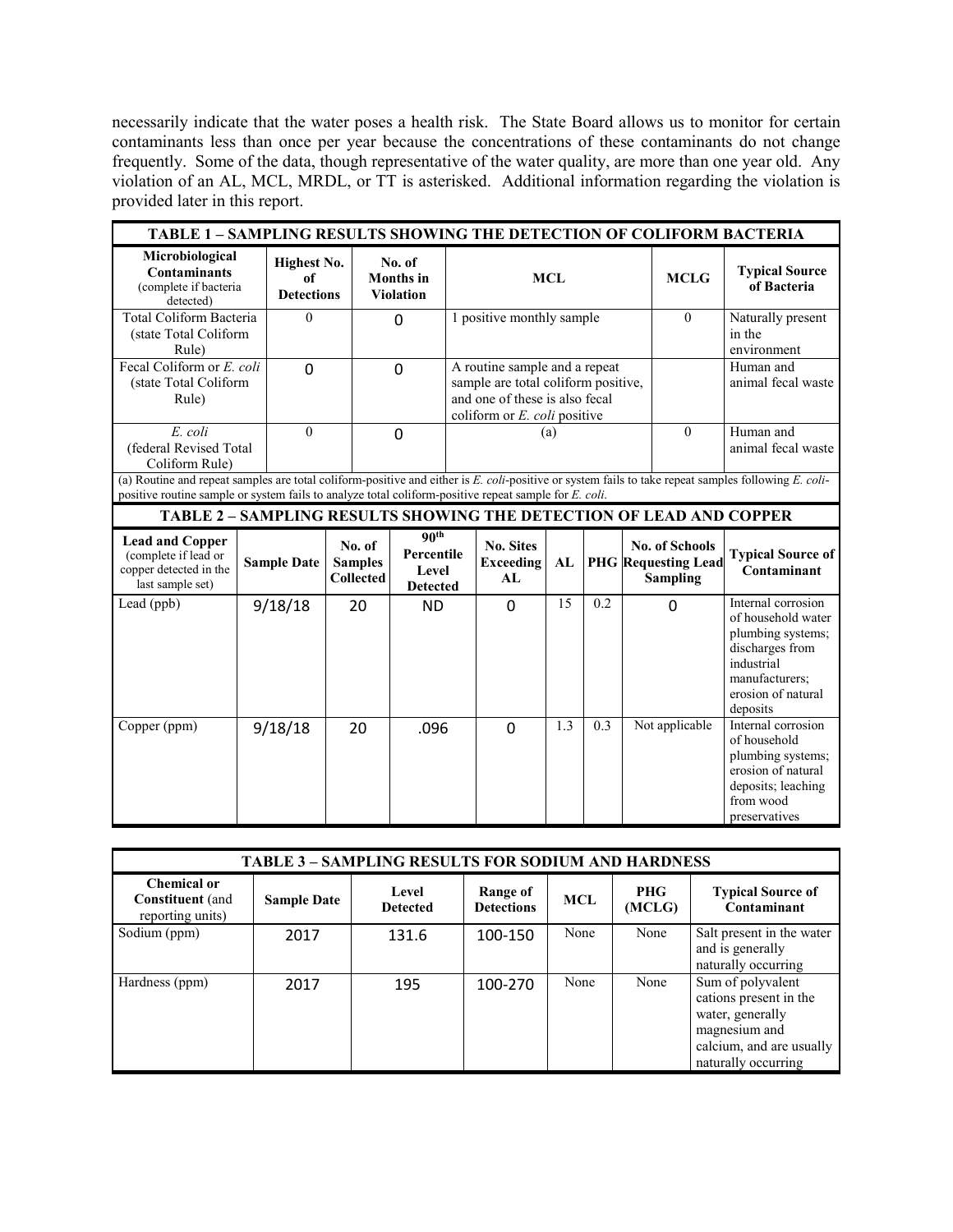|                                                                  |                       |                          | <b>STANDARD</b>                      |                      |                                 |                                                                                                                                                                                                                                                                                                                                |
|------------------------------------------------------------------|-----------------------|--------------------------|--------------------------------------|----------------------|---------------------------------|--------------------------------------------------------------------------------------------------------------------------------------------------------------------------------------------------------------------------------------------------------------------------------------------------------------------------------|
| <b>Chemical or Constituent</b><br>(and reporting units)          | <b>Sample</b><br>Date | Level<br><b>Detected</b> | <b>Range of</b><br><b>Detections</b> | <b>MCL</b><br>[MRDL] | <b>PHG</b><br>(MCLG)<br>[MRDLG] | <b>Typical Source of</b><br>Contaminant                                                                                                                                                                                                                                                                                        |
| <b>ARSENIC (PPB)</b><br>Treatment Plant #1<br>Treatment Plant #2 | 2019                  | 5.09<br>3.19             | $2.4 - 9.9$<br>$0 - 6.8$             | 10                   | .004                            | Erosion of natural<br>deposits: runoff from<br>orchards: glass and<br>electronics products<br>wastes.                                                                                                                                                                                                                          |
| Barium (ppm)                                                     | 2017                  | .014                     | $.089 - .23$                         | 4                    | 4                               | Discharge of oil<br>drilling waste and<br>from metal refineries:<br>erosion of natural<br>deposits                                                                                                                                                                                                                             |
| Chlorine (ppm)<br>Distribution<br>System<br>Residual             | 2019                  | 1.05                     | $.78 - 1.73$                         | $\overline{4}$       | 4                               | Drinking water<br>disinfectant added for<br>treatment.                                                                                                                                                                                                                                                                         |
| Fluoride (ppm)                                                   | 2017                  | .058                     | $0 - 024$                            | $\overline{2}$       | $\mathbf{1}$                    | Some people who<br>drink water<br>containing fluoride<br>in excess of the<br>federal MCL of 4<br>mg/L over many<br>years may get bone<br>disease, including<br>pain and tenderness<br>of the bones.<br>Children who drink<br>water containing<br>fluoride in excess of<br>the state MCL of 2<br>mg/L may get<br>mottled teeth. |
| Gross Alpha (pCi/L)                                              | 2017                  | 8.32                     | 1.76-15.4                            | 15                   | N/A                             | Decay of natural and<br>man-made deposits                                                                                                                                                                                                                                                                                      |
| Selenium (ppb)                                                   | 2017                  | 1.21                     | $0 - 2.7$                            | 50                   | 30                              | Discharge from<br>petroleum, glass<br>and metal<br>refineries: erosion<br>of natural<br>deposits:<br>discharge from<br>mines and<br>chemical<br>manufacturers                                                                                                                                                                  |
| Turbidity (ntu)                                                  | 2017                  | 1.19                     | $.17 - 2.5$                          | 5                    | N/A                             | Soil runoff                                                                                                                                                                                                                                                                                                                    |

# **TABLE 4 – DETECTION OF CONTAMINANTS WITH A PRIMARY DRINKING WATER**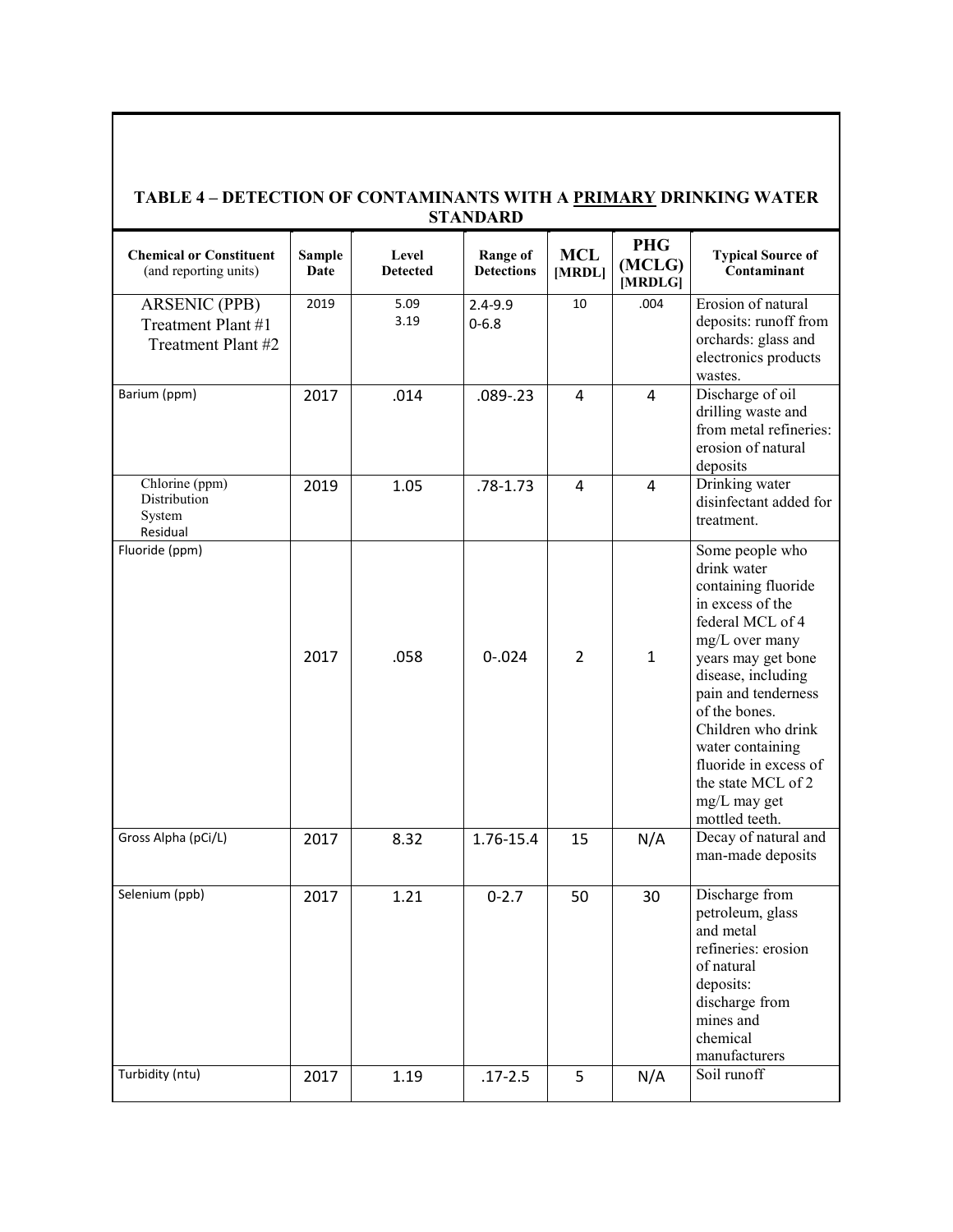| Radium 228 (pci/L)                                                | 2018                  | .807                                                   | $.615 - 1.0$                         | 5           | N/A                  | Some people who<br>drink water<br>containing radium<br>226 or 228 in excess<br>of the MCL over<br>many years may<br>have an increase<br>chance<br>of getting cancer                                                                              |
|-------------------------------------------------------------------|-----------------------|--------------------------------------------------------|--------------------------------------|-------------|----------------------|--------------------------------------------------------------------------------------------------------------------------------------------------------------------------------------------------------------------------------------------------|
|                                                                   |                       |                                                        |                                      |             |                      |                                                                                                                                                                                                                                                  |
| TTHM (ppb)                                                        | 2018                  | 58                                                     | 55-61                                | 80          | N/A                  | Some people who<br>drink water<br>containing<br>trihalolmethanes in<br>excess of the MCL<br>over many years<br>may experience<br>liver, kidney, or<br>central nervous<br>system<br>problems, and may<br>have increased risk of<br>getting cancer |
| 3000TABLE 5 - DETECTION OF CONTAMINANTS WITH A SECONDARY DRINKING |                       |                                                        | <b>WATER STANDARD</b>                |             |                      |                                                                                                                                                                                                                                                  |
| <b>Chemical or Constituent</b><br>(and reporting units)           | <b>Sample</b><br>Date | <b>Level Detected</b>                                  | <b>Range of</b><br><b>Detections</b> | <b>SMCL</b> | <b>PHG</b><br>(MCLG) | <b>Typical Source of</b><br>Contaminant                                                                                                                                                                                                          |
| Color (units)                                                     | 2017                  | 4.16                                                   | $0 - 10$                             | 15          | N/A                  | Natural occurring<br>organic materials.                                                                                                                                                                                                          |
| Conductivity (uhmos/cm)                                           | 2017                  | 947                                                    | 910-1100                             | 1600        | N/A                  | Substances that form                                                                                                                                                                                                                             |
|                                                                   |                       |                                                        |                                      |             |                      | ions when in water: sea<br>water influence                                                                                                                                                                                                       |
| Iron (ppb)<br><b>Treatment Plant</b>                              | 2019                  | $\overline{2}$                                         | $0 - 63$                             | 300         | N/A                  | Leaching from natural<br>deposits. industrial                                                                                                                                                                                                    |
| #1                                                                |                       | 6                                                      | $0 - 12$                             |             |                      | waste                                                                                                                                                                                                                                            |
| Treatment Plant #2<br>Manganese (ppb)                             |                       |                                                        |                                      |             |                      |                                                                                                                                                                                                                                                  |
| Treatment Plant #1<br>Treatment Plant #2                          | 2019                  | $\mathbf{1}$<br>3                                      | $0 - 69$<br>$0 - 18$                 | 50          | N/A                  | Leaching from natural<br>deposits.                                                                                                                                                                                                               |
| Odor (units)                                                      | 2017                  | 0                                                      | $\Omega$                             | 3           | N/A                  | Natural occurring<br>organic matter.                                                                                                                                                                                                             |
| Sulfate (ppm)                                                     | 2017                  | 84                                                     | 49-110                               | 500         | N/A                  | Runoff/Leaching from<br>natural deposits:<br>industrial wastes                                                                                                                                                                                   |
| <b>Total Dissolved Solids</b><br>(ppm)                            | 2017                  | 560                                                    | 460-660                              | 1000        | N/A                  | Runoff/Leaching from<br>natural deposits                                                                                                                                                                                                         |
| Chloride (ppm)                                                    | 2017                  | 168                                                    | 140-210                              | 500         | N/A                  | Runoff/leaching from<br>natural deposits:<br>seawater influence                                                                                                                                                                                  |
|                                                                   |                       | <b>TABLE 6 - DETECTION OF UNREGULATED CONTAMINANTS</b> |                                      |             |                      |                                                                                                                                                                                                                                                  |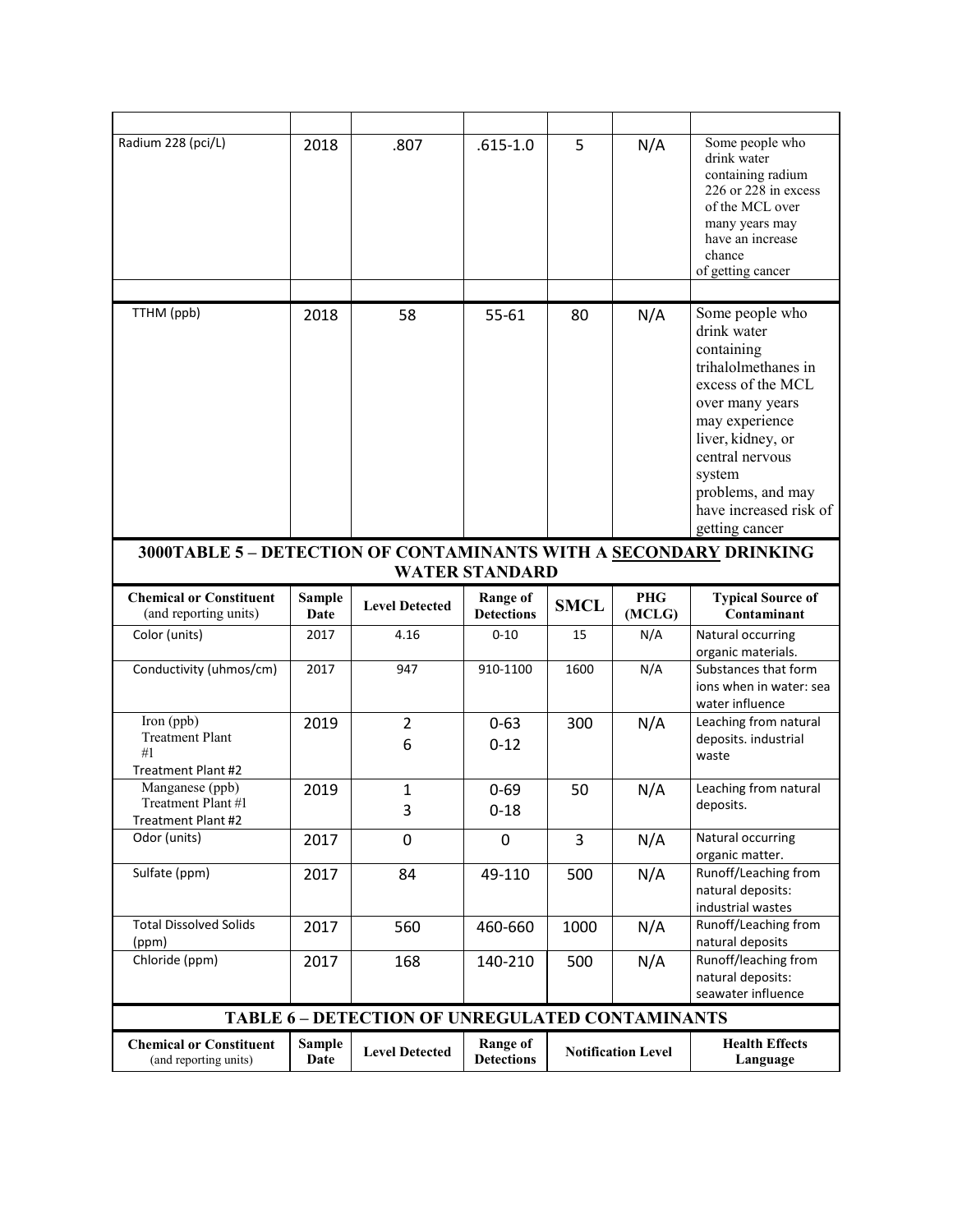| Chlorate (ppb)             | 2013 | 1222 | 944-1500 | 800 | EPA does not have      |
|----------------------------|------|------|----------|-----|------------------------|
| Treatment Site #2          | 2013 | 715  | 431-1000 |     | health effect language |
| (raw) Distributions system |      |      |          |     | at this time.          |

#### **Additional General Information on Drinking Water**

Drinking water, including bottled water, may reasonably be expected to contain at least small amounts of some contaminants. The presence of contaminants does not necessarily indicate that the water poses a health risk. More information about contaminants and potential health effects can be obtained by calling the U.S. EPA's Safe Drinking Water Hotline (1-800-426-4791).

Some people may be more vulnerable to contaminants in drinking water than the general population. Immuno-compromised persons such as persons with cancer undergoing chemotherapy, persons who have undergone organ transplants, people with HIV/AIDS or other immune system disorders, some elderly, and infants can be particularly at risk from infections. These people should seek advice about drinking water from their health care providers. U.S. EPA/Centers for Disease Control (CDC) guidelines on appropriate means to lessen the risk of infection by *Cryptosporidium* and other microbial contaminants are available from the Safe Drinking Water Hotline (1-800-426-4791).

Lead-Specific Language: If present, elevated levels of lead can cause serious health problems, especially for pregnant women and young children. Lead in drinking water is primarily from materials and components associated with service lines and home plumbing. [*ENTER WATER SYSTEM'S NAME HERE*] is responsible for providing high quality drinking water, but cannot control the variety of materials used in plumbing components. When your water has been sitting for several hours, you can minimize the potential for lead exposure by flushing your tap for 30 seconds to 2 minutes before using water for drinking or cooking. [*OPTIONAL:* If you do so, you may wish to collect the flushed water and reuse it for another beneficial purpose, such as watering plants.] If you are concerned about lead in your water, you may wish to have your water tested. Information on lead in drinking water, testing methods, and steps you can take to minimize exposure is available from the Safe Drinking Water Hotline (1-800-426-4791) or at [http://www.epa.gov/lead.](http://www.epa.gov/lead)

| VIOLATION OF A MCL, MRDL, AL, TT, OR MONITORING AND REPORTING REQUIREMENT |                    |                 |                                                         |                                   |  |  |  |
|---------------------------------------------------------------------------|--------------------|-----------------|---------------------------------------------------------|-----------------------------------|--|--|--|
| <b>Violation</b>                                                          | <b>Explanation</b> | <b>Duration</b> | <b>Actions Taken to</b><br><b>Correct the Violation</b> | <b>Health Effects</b><br>Language |  |  |  |
|                                                                           |                    |                 |                                                         |                                   |  |  |  |
|                                                                           |                    |                 |                                                         |                                   |  |  |  |
|                                                                           |                    |                 |                                                         |                                   |  |  |  |
|                                                                           |                    |                 |                                                         |                                   |  |  |  |

#### **Summary Information for Violation of a MCL, MRDL, AL, TT, or Monitoring and Reporting Requirement**

#### **For Water Systems Providing Groundwater as a Source of Drinking Water**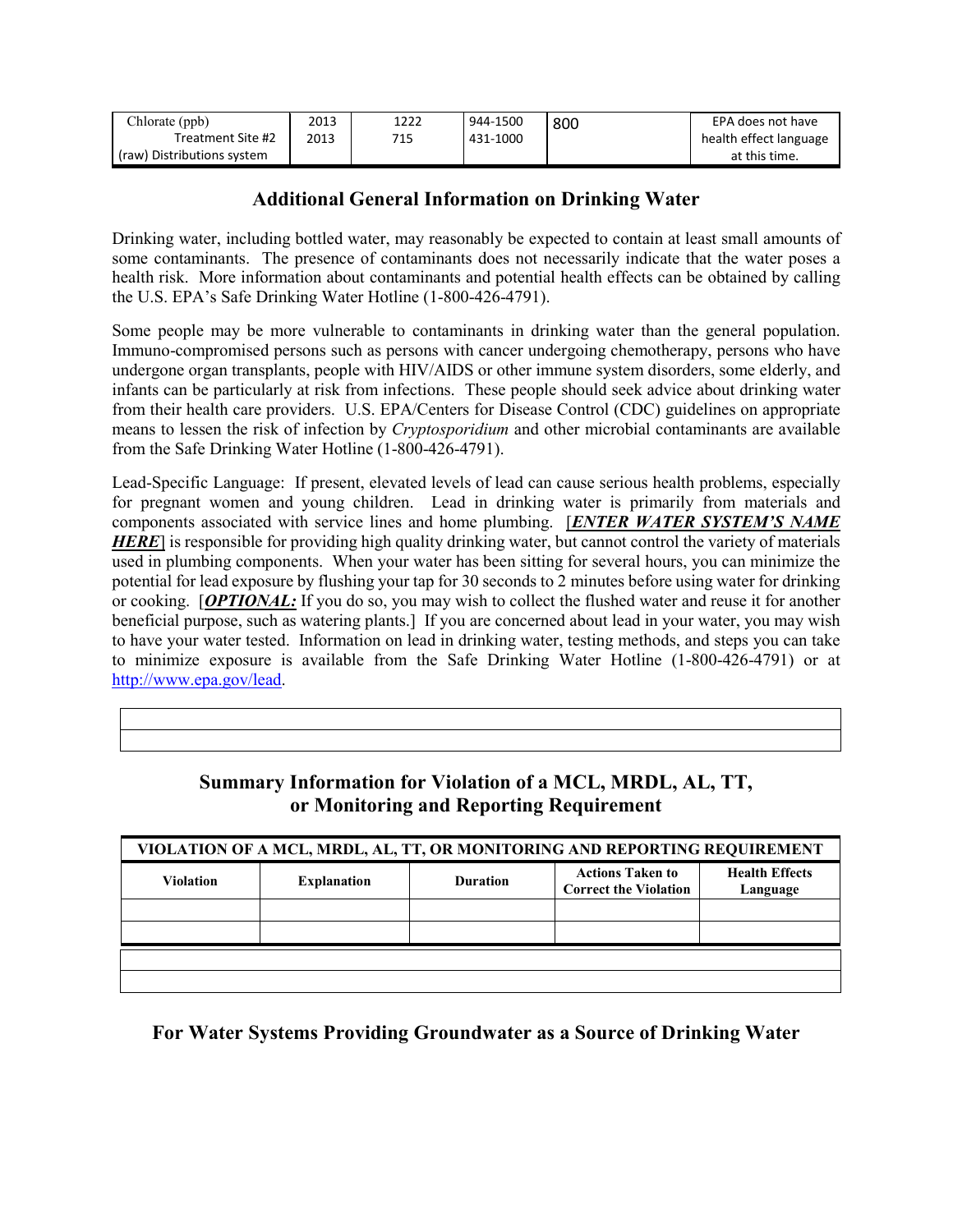#### **TABLE 7 – SAMPLING RESULTS SHOWING FECAL INDICATOR-POSITIVE GROUNDWATER SOURCE SAMPLES**

| Microbiological<br><b>Contaminants</b><br>(complete if fecal-indicator<br>detected) | <b>Total No. of</b><br><b>Detections</b> | Sample<br><b>Dates</b> | <b>MCL</b><br>[MRDL] | <b>PHG</b><br>(MCLG)<br>[MRDLG] | <b>Typical Source of Contaminant</b> |
|-------------------------------------------------------------------------------------|------------------------------------------|------------------------|----------------------|---------------------------------|--------------------------------------|
| E. coli                                                                             | (In the year)                            |                        |                      | (0)                             | Human and animal fecal waste         |
| Enterococci                                                                         | (In the year)                            |                        | TT                   | N/A                             | Human and animal fecal waste         |
| Coliphage                                                                           | (In the year)                            |                        | TТ                   | N/A                             | Human and animal fecal waste         |

## **Summary Information for Fecal Indicator-Positive Groundwater Source Samples, Uncorrected Significant Deficiencies, or Groundwater TT**

|                                    | SPECIAL NOTICE OF FECAL INDICATOR-POSITIVE GROUNDWATER SOURCE SAMPLE |                 |                              |                       |  |  |
|------------------------------------|----------------------------------------------------------------------|-----------------|------------------------------|-----------------------|--|--|
|                                    |                                                                      |                 |                              |                       |  |  |
|                                    |                                                                      |                 |                              |                       |  |  |
|                                    |                                                                      |                 |                              |                       |  |  |
|                                    |                                                                      |                 |                              |                       |  |  |
|                                    |                                                                      |                 |                              |                       |  |  |
|                                    |                                                                      |                 |                              |                       |  |  |
|                                    |                                                                      |                 |                              |                       |  |  |
|                                    | <b>SPECIAL NOTICE FOR UNCORRECTED SIGNIFICANT DEFICIENCIES</b>       |                 |                              |                       |  |  |
|                                    |                                                                      |                 |                              |                       |  |  |
|                                    |                                                                      |                 |                              |                       |  |  |
|                                    |                                                                      |                 |                              |                       |  |  |
|                                    |                                                                      |                 |                              |                       |  |  |
|                                    |                                                                      |                 |                              |                       |  |  |
|                                    |                                                                      |                 |                              |                       |  |  |
|                                    |                                                                      |                 |                              |                       |  |  |
|                                    |                                                                      |                 |                              |                       |  |  |
| <b>VIOLATION OF GROUNDWATER TT</b> |                                                                      |                 |                              |                       |  |  |
|                                    |                                                                      |                 | <b>Actions Taken to</b>      | <b>Health Effects</b> |  |  |
| <b>TT Violation</b>                | <b>Explanation</b>                                                   | <b>Duration</b> |                              |                       |  |  |
|                                    |                                                                      |                 | <b>Correct the Violation</b> | Language              |  |  |
|                                    |                                                                      |                 |                              |                       |  |  |
|                                    |                                                                      |                 |                              |                       |  |  |
|                                    |                                                                      |                 |                              |                       |  |  |
|                                    |                                                                      |                 |                              |                       |  |  |

#### **For Systems Providing Surface Water as a Source of Drinking Water**

#### **TABLE 8 - SAMPLING RESULTS SHOWING TREATMENT OF SURFACE WATER SOURCES** Treatment Technique (a) (Type of approved filtration technology used) Turbidity Performance Standards (b) (that must be met through the water treatment process) Turbidity of the filtered water must: 1 – Be less than or equal to \_\_\_\_\_ NTU in 95% of measurements in a month. 2 – Not exceed \_\_\_\_\_ NTU for more than eight consecutive hours. 3 – Not exceed NTU at any time. Lowest monthly percentage of samples that met Turbidity Performance Standard No. 1. Highest single turbidity measurement during the year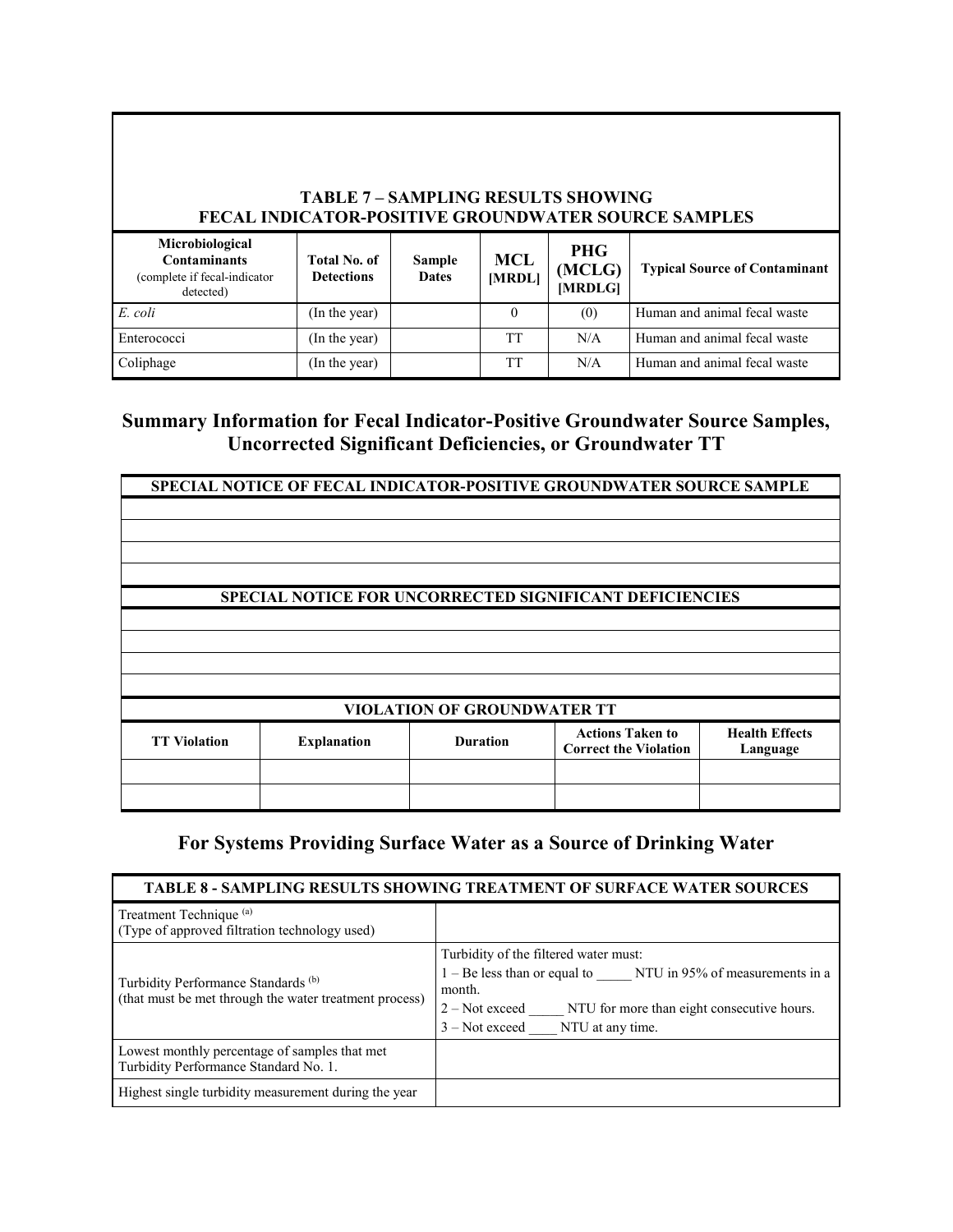| Number of violations of any surface water treatment |  |
|-----------------------------------------------------|--|
| requirements                                        |  |

- (a) A required process intended to reduce the level of a contaminant in drinking water.
- (b) Turbidity (measured in NTU) is a measurement of the cloudiness of water and is a good indicator of water quality and filtration performance. Turbidity results which meet performance standards are considered to be in compliance with filtration requirements.

#### **Summary Information for Violation of a Surface Water TT**

| <b>VIOLATION OF A SURFACE WATER TT</b> |                    |                 |                                                         |                                   |  |  |  |
|----------------------------------------|--------------------|-----------------|---------------------------------------------------------|-----------------------------------|--|--|--|
| <b>TT Violation</b>                    | <b>Explanation</b> | <b>Duration</b> | <b>Actions Taken to</b><br><b>Correct the Violation</b> | <b>Health Effects</b><br>Language |  |  |  |
|                                        |                    |                 |                                                         |                                   |  |  |  |
|                                        |                    |                 |                                                         |                                   |  |  |  |
|                                        |                    |                 |                                                         |                                   |  |  |  |

## **Summary Information for Operating Under a Variance or Exemption**

## **Summary Information for Federal Revised Total Coliform Rule Level 1 and Level 2 Assessment Requirements**

#### **Level 1 or Level 2 Assessment Requirement not Due to an** *E. coli* **MCL Violation**

Coliforms are bacteria that are naturally present in the environment and are used as an indicator that other, potentially harmful, waterborne pathogens may be present or that a potential pathway exists through which contamination may enter the drinking water distribution system. We found coliforms indicating the need to look for potential problems in water treatment or distribution. When this occurs, we are required to conduct assessment(s) to identify problems and to correct any problems that were found during these assessments.

During the past year we were required to conduct [*INSERT NUMBER OF LEVEL 1 ASSESSMENTS*] Level 1 assessment(s). [*INSERT NUMBER OF LEVEL 1 ASSESSMENTS*] Level 1 assessment(s) were completed. In addition, we were required to take [*INSERT NUMBER OF CORRECTIVE ACTIONS*] corrective actions and we completed [*INSERT NUMBER OF CORRECTIVE ACTIONS*] of these actions.

During the past year [*INSERT NUMBER OF LEVEL 2 ASSESSMENTS*] Level 2 assessments were required to be completed for our water system. [*INSERT NUMBER OF LEVEL 2 ASSESSMENTS*] Level 2 assessments were completed. In addition, we were required to take [*INSERT NUMBER OF*